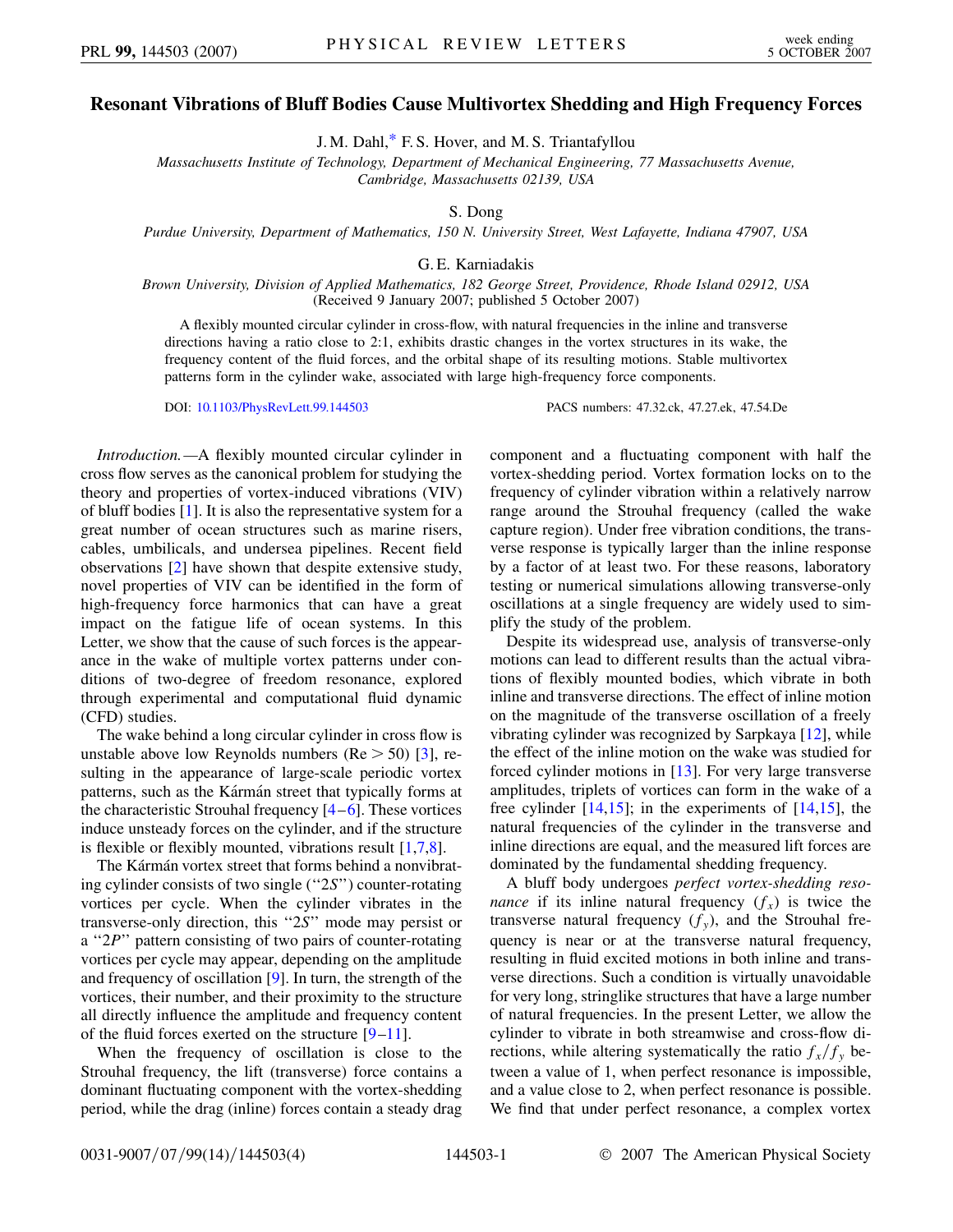wake results, consisting of patterns of multiple vortices, causing high-amplitude odd harmonics in lift force, which often dominate the fundamental frequency component. Until now, lift excitation forces associated with vortex shedding were believed to peak at the fundamental vibration frequency; here, we show that this model is not true.

*Results.—*We present results from laboratory experiments at the MIT Towing Tank  $[16,17]$  $[16,17]$  $[16,17]$  $[16,17]$  and from threedimensional Direct Numerical Simulation (DNS) using the spectral element method [\[18\]](#page-3-16). In the experiments, a rigid circular cylinder was mounted on a two dimensional guiderail system and was connected to mechanical springs, allowing motion in the inline and cross-flow directions and allowing tuning of two directional natural frequencies. The natural frequency and damping were determined by the cylinder's perturbed response in still water. A complete description of the experimental apparatus, methods, and an error analysis is given in [[17](#page-3-15)]. Forces were measured at the ends of the cylinder; Particle Image Velocimetry (PIV) visualizations were performed separately [[19](#page-3-17)]. All experiments were performed in the Reynolds number range of 11 000 to 60 000, whereas the Reynolds number for the simulations was set at 10 000. The data are parameterized with the ratio of the measured natural frequencies in water in the streamwise  $(f_x)$  and cross-flow  $(f_y)$  directions,  $f_x/f_y$ . This ratio was varied systematically over the range from one to two.

Figure [1](#page-1-0) (in color) shows the cylinder motion orbits (transverse versus inline motion) for each test run, as a

<span id="page-1-0"></span>

FIG. 1 (color). Cylinder trajectories overlaid on the third harmonic magnitude of the lift force. Blue—trajectory moves downstream at the top of the figure-eight (C: Clockwise); black—trajectory moves upstream at the top of figure-eight (CC: Counterclockwise); flow is left to right. Contours indicate the third harmonic lift coefficient magnitude over the total lift coefficient magnitude. Darkest green denotes a third harmonic magnitude less than 25% of the total lift; lightest yellow denotes a third harmonic magnitude greater than 75% of the total lift.

function of the reduced velocity,  $V_{\rm rn}$  [\[20\]](#page-3-18) (horizontal axis), and the frequency ratio  $f_x/f_y$  (vertical axis). The effect of varying  $f_x/f_y$  on the lift force frequency content is striking, as shown through the background contours [[21](#page-3-19)]. The lift forces contain increasingly larger third harmonic components as the frequency ratio increases, to the point that these higher harmonics dominate the total lift force.

The appearance of higher harmonics in the lift force measurements is related to multivortex patterns forming in the wake of the cylinder. Images of the wake obtained through PIV in laboratory experiments are given in Figs.  $2(a)$  and  $2(b)$ , where clearly defined vortex triplets and quintuplets are evident [[22](#page-3-20)]. When the inline motions of the cylinder are significant and properly phased with the transverse motions, shed vortices come in close proximity to the cylinder, leading to the higher harmonics observed in the lift force. The spatial persistence of vortex triplets is demonstrated in Fig. [2\(c\)](#page-2-0), obtained through DNS. Here, the three-dimensional vortex tubes forming the triplet are well defined, stable structures.

When we study in detail the orbital motion of the cylinder, we find that the path direction and the orbit shape are important indicators of the appearance of higher harmonic forcing. When both inline and transverse free oscillations occur, a figure-eight pattern is typical, but a crescentlike shape may also appear, as seen in Fig. [1.](#page-1-0) In the case of a figure-eight pattern, we define the path trajectory to be either a counterclockwise (CC) or a clockwise (C) trajectory, by noting the direction of cylinder motion at the top of the figure-eight path, with the cross flow coming from left to right. Black orbits in Fig. [1](#page-1-0) exhibit  $CC$  paths, while blue orbits exhibit  $(C)$  paths. A figureeight pattern with a CC path direction (black) is highly repeatable and stable, while it is accompanied by a strong third harmonic forcing. For example, as shown in Fig.  $3(a)$ for  $f_x/f_y = 1.9$ , the third harmonic appears first at  $V_{\text{rn}} \approx$ 5*:*2, increases in magnitude, becoming the dominant lift component at a value of  $V_{\text{rn}} = 7.0$ , then decreases until the first harmonic prevails again at  $V_m > 8.5$ . In contrast, clockwise paths are typically erratic and possess a negligible third harmonic lift component. The motion of the cylinder contains insignificant third harmonic components, since there is no structural natural frequency near these high frequencies.

DNS studies show that for prescribed motions with clockwise direction, the third harmonic of the lift force is more pronounced at low Reynolds number (e.g. 1000), and that its intensity decreases as the Reynolds number increases to 10 000. On the other hand, for CC trajectories, the intensity of the third harmonic component increases with increasing Reynolds number. Simulations with free cylinder vibrations at  $f_x/f_y = 2$  confirm that the motion is in the CC direction, in agreement with the experimental results which are obtained at higher Reynolds number. Figures  $3(b)$  and  $3(c)$  show the motion and force time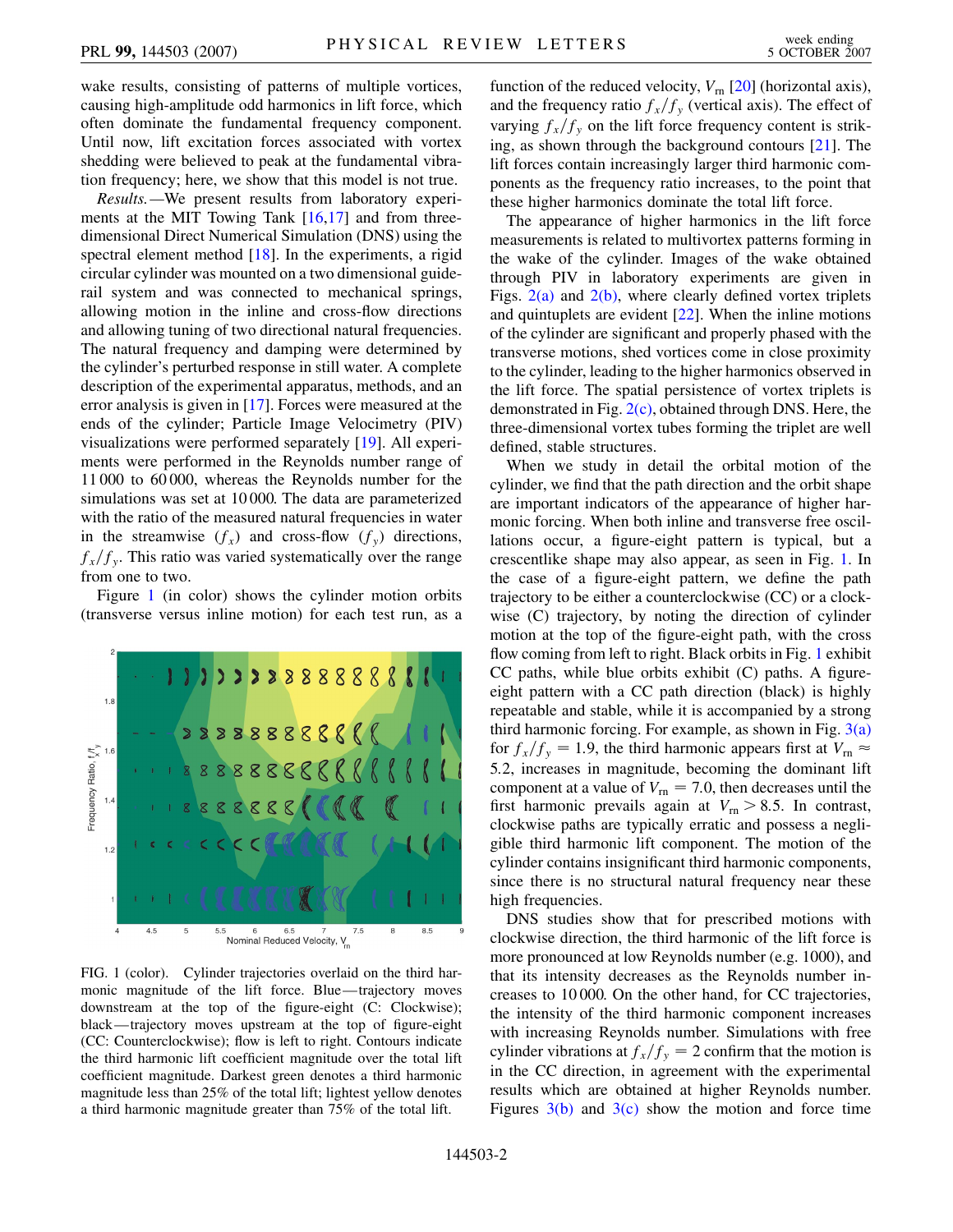

<span id="page-2-0"></span>FIG. 2 (color). Visualization of the modes of vortex shedding in the wake of a vibrating circular cylinder at  $Re = 10000$ . PIV planar images show (a) vortex triplets, and (b) quintuplets—red denote counterclockwise and blue clockwise vorticity. Labeled vortices represent structures that remained coherent in the time-resolved wake near the cylinder over one half cycle. Figure (c) depicts threedimensional DNS results in the form of instantaneous pressure isocontours, demonstrating the spatial persistence of vortex triplets;  $f_x/f_y = 2$ ,  $V_m = 5.45$ . Numbers 1,2, and 3 indicate the vortices in one vortex triplet.

traces as well as the lift force spectrum for an example case, where the third harmonic component is twice as large as the fundamental component. Hence, for Reynolds numbers typically above 5000, we find that CC motion is closely associated with the appearance of large high harmonics of the lift force.

*Discussion.—*High-frequency stress harmonics have been observed in recent field experiments [[2](#page-3-2)]. Fatigue life of structures is affected significantly by additional high-frequency harmonics because fatigue curves exhibit a high-power functional dependence on the stress level. In steel structures, for example, it is typical to model the fatigue process as  $N \times S^b = A$ , where *N* is the number of cycles to fatigue, *S* is the stress amplitude, and *A* and *b* are constants, with  $b = 4$  [[24](#page-3-21)]. Hence, when a highfrequency stress is added to the basic harmonic, of roughly



<span id="page-2-1"></span>FIG. 3 (color online). Lift force characteristics when vortex triplets prevail. Figure (a) shows a composite of normalized lift coefficient spectra as functions of reduced velocity, demonstrating the dominance of the third harmonic in a region around  $V_m \approx 7$ . Figure (b) shows the time trace of the cylinder response  $(Y/D)$  and the corresponding lift coefficient  $(C_L)$  for  $f_x/f_y = 1.9$ ,  $V_m = 6.5$ . Figure (c) shows the comparison between experiment and 3-D DNS of the normalized lift coefficient spectrum.